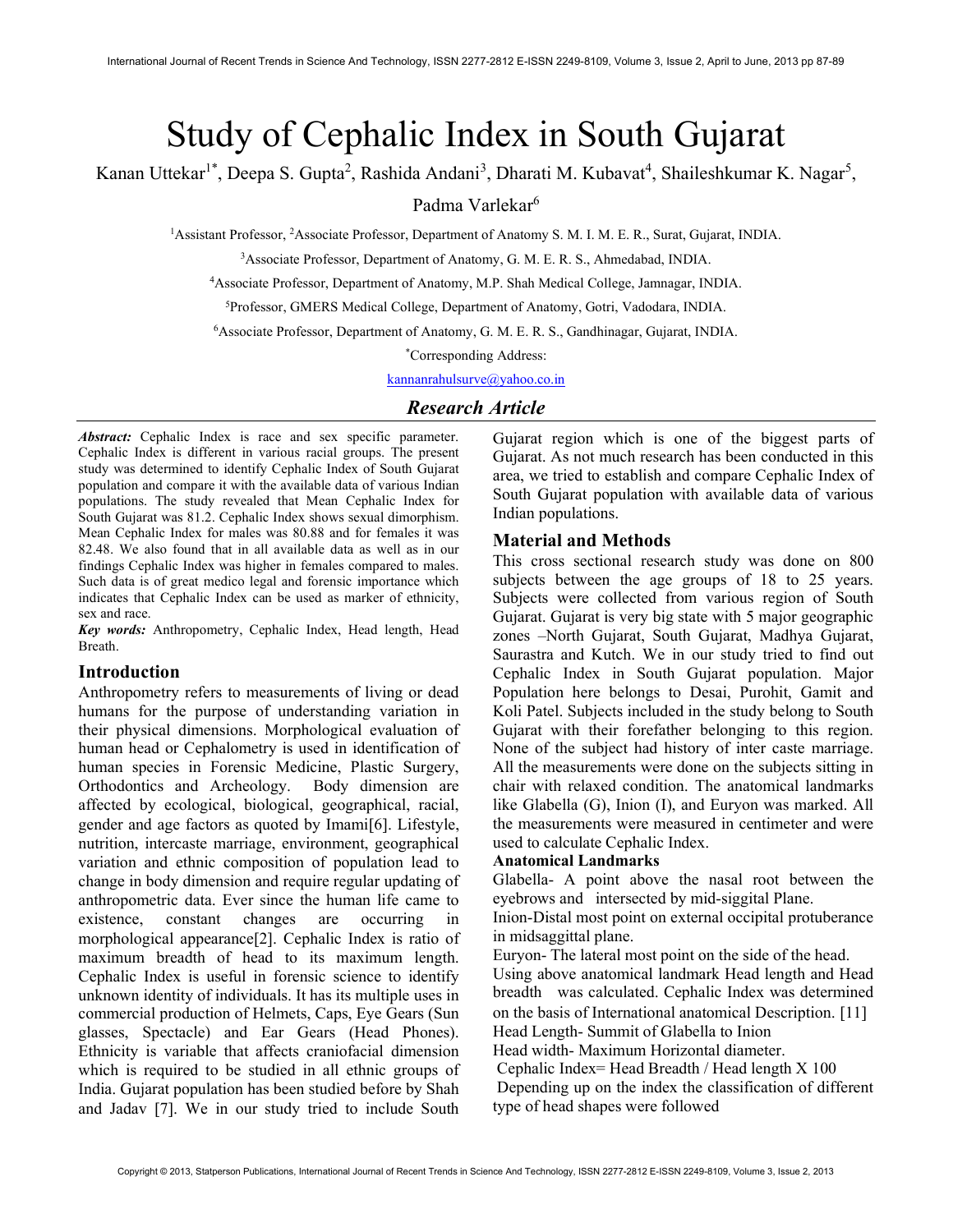| Head Shape          | Cephalic Index                           |   |
|---------------------|------------------------------------------|---|
| Dolicephalic        | C <sub>74.9</sub>                        |   |
| Mesocephalic        | 75>Cl<79.9                               |   |
| Brachycephalic      | 80 <cl<84.9< td=""><td></td></cl<84.9<>  |   |
| Hyperbrachycephalic | 85 <cl<89.9< td=""><td>ľ</td></cl<89.9<> | ľ |

Data of each individual was recorded in special form and analysed statistically (p value)

### Result

From the collected data we found that minimum Cephalic Index was 69.06 and maximum Cephalic Index was 89.55. Mean Cephalic Index is 81 for South Gujarat population. For male it was 80.88 and for female it was 82.48. p<o.o5 which is significant.

## **Discussion**

Our finding suggests that male had mean Cephalic Index lower than that of females for South Gujarat region. The mean Cephalic Index for South Gujarat population was 81 and they belong to Brachycephalic type of head. Our findings are confirmative with the observation of Shah and Jadav [7] According to Shah and Jadav [7] Cephalic Index of Gujarati students was 80.81 which are lower than our findings, but in both studies male had lower Cephalic Index than that of females. Bhargav and Kher [4] found in their study on Bhils and Barelias of central India had Cephalic Index of 76.98 and 79.8 which is significantly lower than our study and they belongs to Mesocephalic groups. Basu A [3] studied Cephalic Index of kayasthas of Bengal which was 79.5which is remarkably lower than South Gujarati population. Anupama et al [1] stated that Punjabi had mean Cephalic Index of 85.53. Punjabi male  $(81.34)$  and female  $(85.75)$ shows gender difference in Cephalic Index. Anitha et al [1] stated in their study Cephalic Index of North Indian was 79.7 in which mean index for male was 79.1 and females it was 80.7 which suggest that Northern population of India had lower Cephalic Index than South Gujarat Population. Salve et al [10] found Cephalic Index of Andre population was 76.94. For Andhra males it was 75.6 and for females it was 78.2. This is lower than our findings. Andhra male had Cephalic Index 75.68 which significantly lowers than Guajarati males. Andhra females (78.2) also had lower Cephalic Index than Guajarati females. (Graph -1) In above all studies it is observed that the entire female counterpart had mean Cephalic Index

larger than that of males which is required to be further elaborated research. From the above graph it is obvious Dolicephalic CI<74.9 CCOCO CONTACT CHATA CHATA CHATACH CHATACH CONTROLLERGE CONTRACT CONTRACT CONTRACT CONTRACT CONTRACT CONTRACT CONTRACT CONTRACT CONTRACT CONTRACT CONTRACT CONTRACT CONTRACT CONTRACT CONTRACT CONTRACT CO Punjabi populations was much higher than the Ahirwars, Mesocephalic 75>Cl<79.9 <br>
Dangi, Andhra populations. Such results are important Brachycephalic and 80<CI<84.9 and 80 for the anthropologist, forensic scientist, and reconstructive surgeons.

#### Conclusion

From the above study we can conclude that South Gujarati male and female belong to Brachycephalic type of head. Present study revealed that females had larger Cephalic Index than that of males. Study should be done in other parts of India which can help us to form a human anthropometric atlas that will be of great use in the subjects of Forensic, Anthropology and Evolution.

#### References

- 1. Anupama M, Khurana BS, Seema, Batra AP. The study of Cephalic Index in Punjabi students. Journal of Punjab Academy of Forensic Medicine & Toxicology. 2010;10:24-26.
- 2. Anitha MR, Vijaynath V, Raju GM, Vijayamahantesh SN. Cephalic Index of North Indian population. Anatomica Karnataka.2011;5(1):40-43.
- 3. Basu A. Anthropometry of the kayasthas of Bengal. Journal of Anatomical Society of India 1963;3:20-25.
- 4. Bhargava I and Kher GA. An anthropometric study of Central India Bhils of Dhar district of Madhya Pradesh. Journal of Anatomical Society of India 1960; 9:14-19.
- 5. Bhargava I, Kher GA; A comparative anthropometric study of Bhils and Barelas of central India. J Anat Soc India, 1961:10:26-33
- 6. Imami-Mibodi MA, Mastri-Farahani R. Study of normal range of anatomical dimension of one day old newborn by Cephalometry. Journal of Medical council Islam Republic Iran,1996;14:1-8.
- 7. Shah GV, Jadav HR; The study of CI in students of Gujarat .J Anat Soc India, 2004; 53(1):25-26.
- 8. Singh Priyanka, Purkait Ruma. A Cephalometric study among sub cast groups Dangi and Ahirwars of khurai block of Madhya Pradesh. Anthropologist. 2006; 8(3):215-217.
- 9. Stewart TD. Anthropometric nomenclature II. The Cephalic Index, American Journal of anthropology, 1935; 97-140.
- 10. Salve VM, Naga RT, Patibandla A. The study of Cephalic Index of Andhra Region (India).Asian Journal of Medical Science.2011; 2: 53-55.
- 11. Williams PL, Bannister LH, Dyson M, Collin, Dussek JE and Ferguson JWM. Grey's Anatomy, 39th Edn, Churchill Livingstone, Edinburgh, London 2008: 609-12.